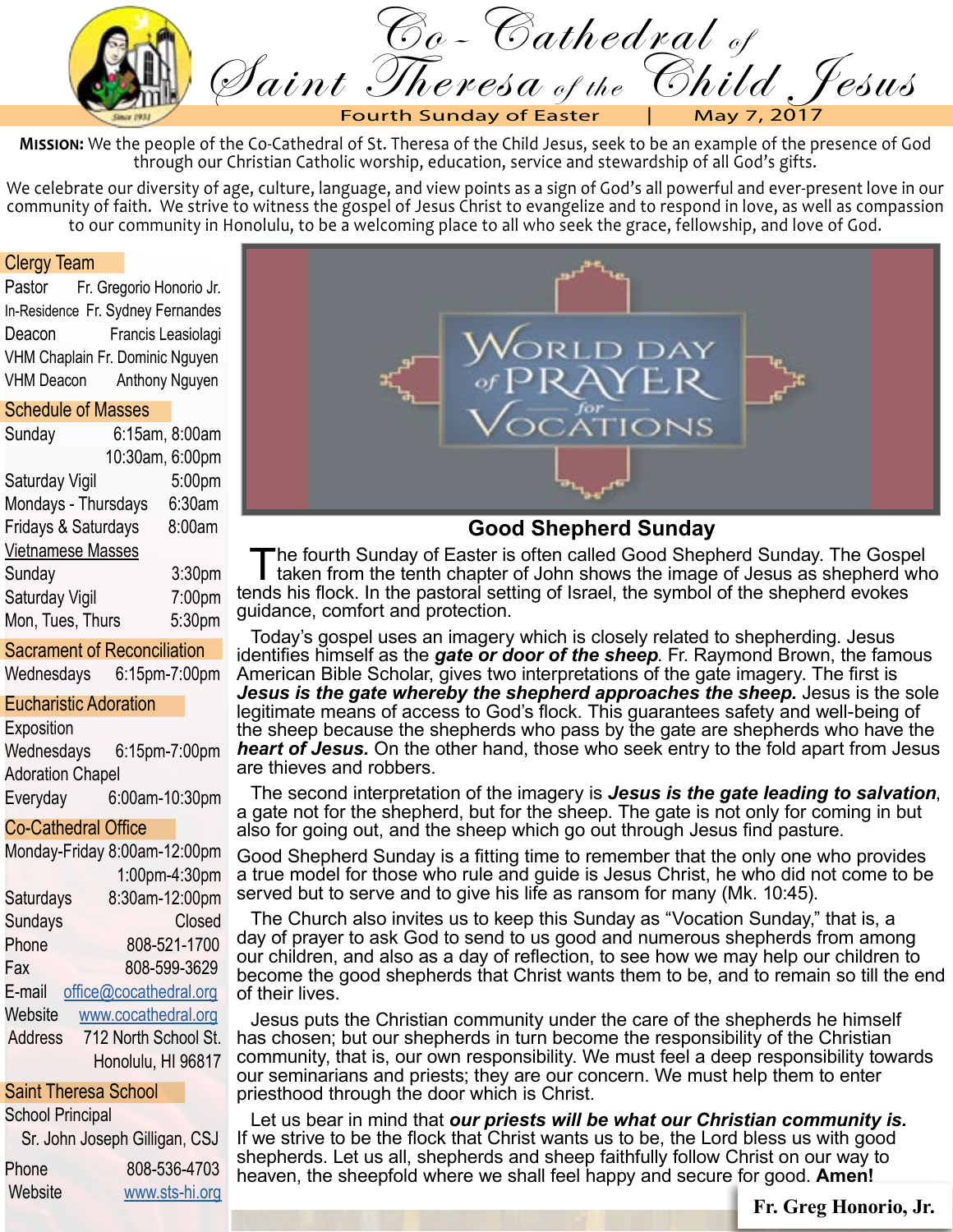

## **ANNOUNCEMENT**



## You are cordially invited to a **Mass of Thanksgiving**

with the Newly Ordained

#### **Alfred Omar Bueno Guerrero**

**On Sunday, May 21, 2017 at 10:30am at the Co-Cathedral of St. Theresa.**

A Reception to follow in the Parish Hall.

With Praise and thanksgiving to Almighty God, the Diocese of Honolulu announces

## THE ORDINATION OF **ALFRED OMAR GUERRERO**

To the Sacred order of Priesthood through the Imposition of Hands and the Invocation of the Holy Spirit.

> By his Excellency The Most Reverend Larry Silva Bishop of Honolulu

On Friday, May 19, 2017 at 6:00pm at Co-Cathedral of St. Theresa.

A Reception to follow in the Parish Hall.



# **SOCIAL MINISTRY**



## *Anchoring Social Ministry: Prayer and Worship*

The most important setting for the Church's social teaching is not in a food pantry or in a legislative committee room, but in prayer and worship, especially gathered around the altar for the Eucharist. It is in the liturgy that we find the fundamental direction, motivation, and strength for social ministry. Social ministry not genuinely rooted in prayer can easily burn itself out. On the other hand, worship that does not reflect the Lord's call to conversion, service, and justice can become pious ritual and empty of the gospel.

We support new efforts to integrate liturgy and justice, to make clear that we are one people united in faith, worship, and works of charity and justice. We need to be a Church that helps believers recognize Jesus in the breaking of the bread and those without bread. Eucharist, penance, confirmation, and the other sacraments have essential social dimensions that ought to be appropriately reflected in how we celebrate, preach, and pray. Those who plan and preside at our worship can help the parish community understand more clearly the spiritual and scriptural roots of our pursuit of justice without distorting or imposing on the liturgy.

Our social ministry must be anchored in prayer, where we uncover the depths of God's call to seek justice and pursue peace. In personal prayer, the reading of the Scriptures, and quiet reflection on the Christian vocation, we discover the social mission of every believer. In serving those in need, we serve the Lord. In seeking justice and



peace, we witness to the reign of God in our midst. In prayer, we find the reasons, the strength, and the call to follow Jesus in the ways of charity, justice, and peace.

Excerpts from COMMUNITIES OF SALT AND LIGHT: REFLECTIONS ON THE SOCIAL MISSION OF THE PARISH, USCCB WEBSITE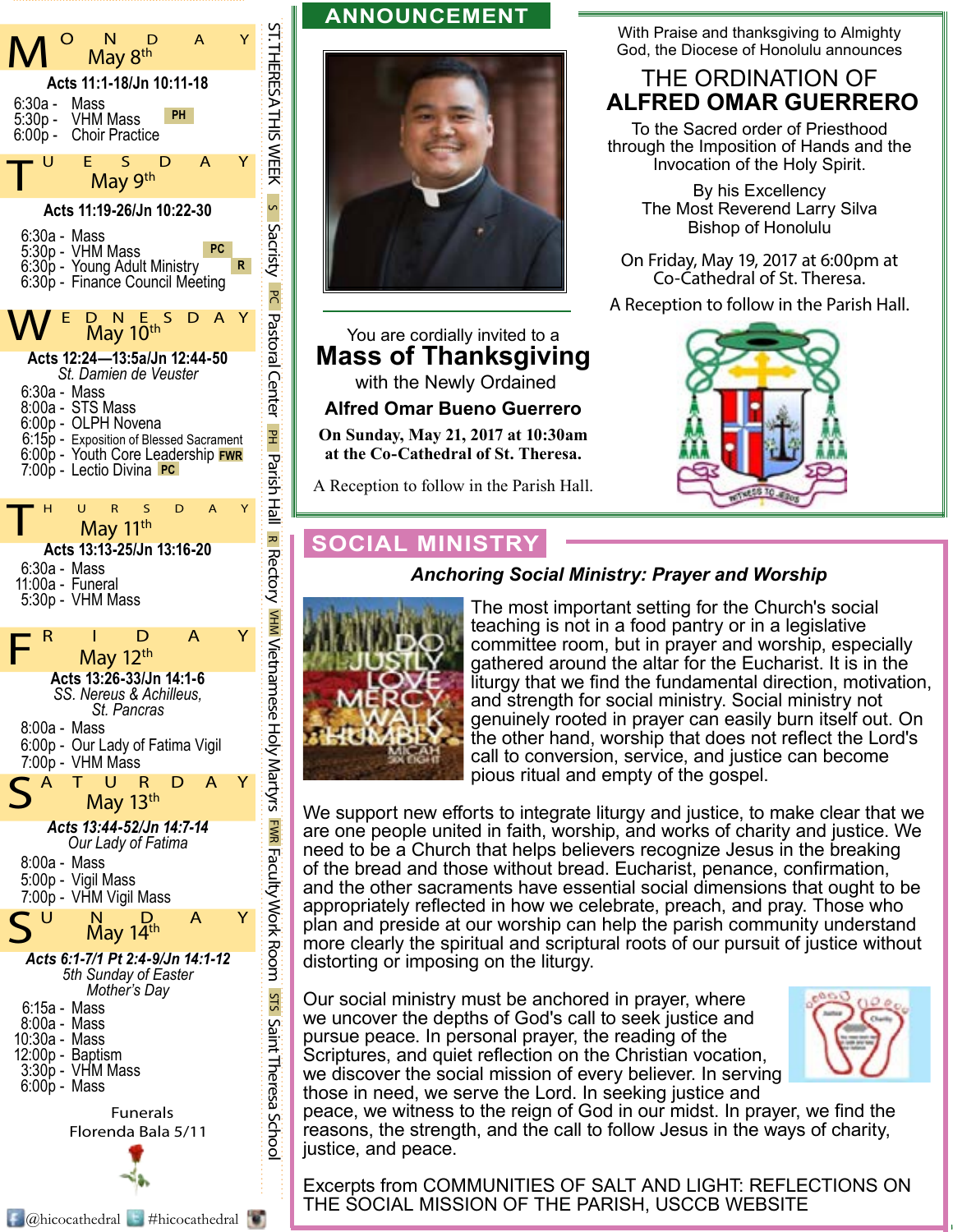## **2017 Annual Convocation of Priests**

Please be advices of changes with our Daily Mass Schedule

# **Monday, May 15 - Thursday, May 18** Communion Service at 6:30am

**Friday, May 19**

Communion Service at 8:00am

#### **100th Anniversary of Fatima Apparitions**

The year 2017 marks the 100th anniversary of the apparitions of Our Lady to the three shepherd children at Fatima, Portugal, where the Blessed Mother appeared once each month from May 13 until Oct. 13, 1917.

The Co-Cathedral of St. Theresa is celebrating the 100th anniversary of Fatima Apparitions with a Holy Hour from 6:00 - 7:00pm followed rosary vigil until 12:00mn on Friday, May 12, 2017. The celebration wil culminate on Saturday, May 13, with a Holy Mass at 8:00am. Breakfast will follow in the Rectory Dining Hall. Everyone is invited to participate.

## **AROUND THE DIOCESE**



## **World Day of Prayer for Vocations** Sunday, May 7, 2017

## **PRAYER FOR VOCATIONS**

*Lord Jesus, Good Shepherd, may young people in our parish hear your call and follow your voice as they discern their vocations. Lead your people to heaven through the ministry of holy priests and consecrated men and women. Jesus, we trust in you! Amen*



# St. Damien Feast Day, May 10 2017

Please join Bishop Larry Silva and the faithful of Hawaii for two events in honor of St. Damien de Veuster's Feast Day.

9:00 a.m. - Prayer Service and presentation of lei and flower bouquet at the State Capitol, 415 S. Beretania Street.

6:00 p.m. - Bishop Silva will celebrate Mass at the Cathedral Basilica of Our Lady of Peace, 1184 Bishop Street.

For more information, please contact Sr. Helene Wood, SS.CC. at helenew@hawaii.rr.com.

## **FOREVER YOUNG GATHERING Wednesday, May 10, 2017, 10:00am Parish Hall**

This is a Pot Luck …. Bring your favorite dish or any dish if it is more convenient … or simply come and join us.

**We are celebrating everyone's Birthday.**





#### **Evangelization**

[St. Theresa School](https://www.cocathedral.org/www.sts-hi.org) [Religious Education](https://www.cocathedral.org/35) RCIA/RCIC Sacramental Preparation Bible Study [Legion of Mary](https://www.cocathedral.org/149) Lectio Divina

#### **Altar**

Altar Server Extraordinary Minister of Holy Communion Lector Liturgical Environment Music Sacristan Usher/Greeter Sacred Heart

#### **Social Ministry**

[Bereavement](https://www.cocathedral.org/143) Hospital & Homebound Prison Life [Forever Young](https://www.cocathedral.org/67) [Filipino Catholic Club](https://www.cocathedral.org/68) Respect for Life Food Bank Rice Bowl Environment & Recycling

#### **Time, Talent, Treasure**

[Stewardship Committee](https://www.cocathedral.org/115) Welcoming [St. Matthew](https://www.cocathedral.org/132) **[Communications](https://www.cocathedral.org/134)** 

He spoke to them another parable. The kingdom of heaven is like YEAST that a woman took and mixed with three measures of wheat flour until the whole batch was leavened." (Mt. 13:33 - NAB)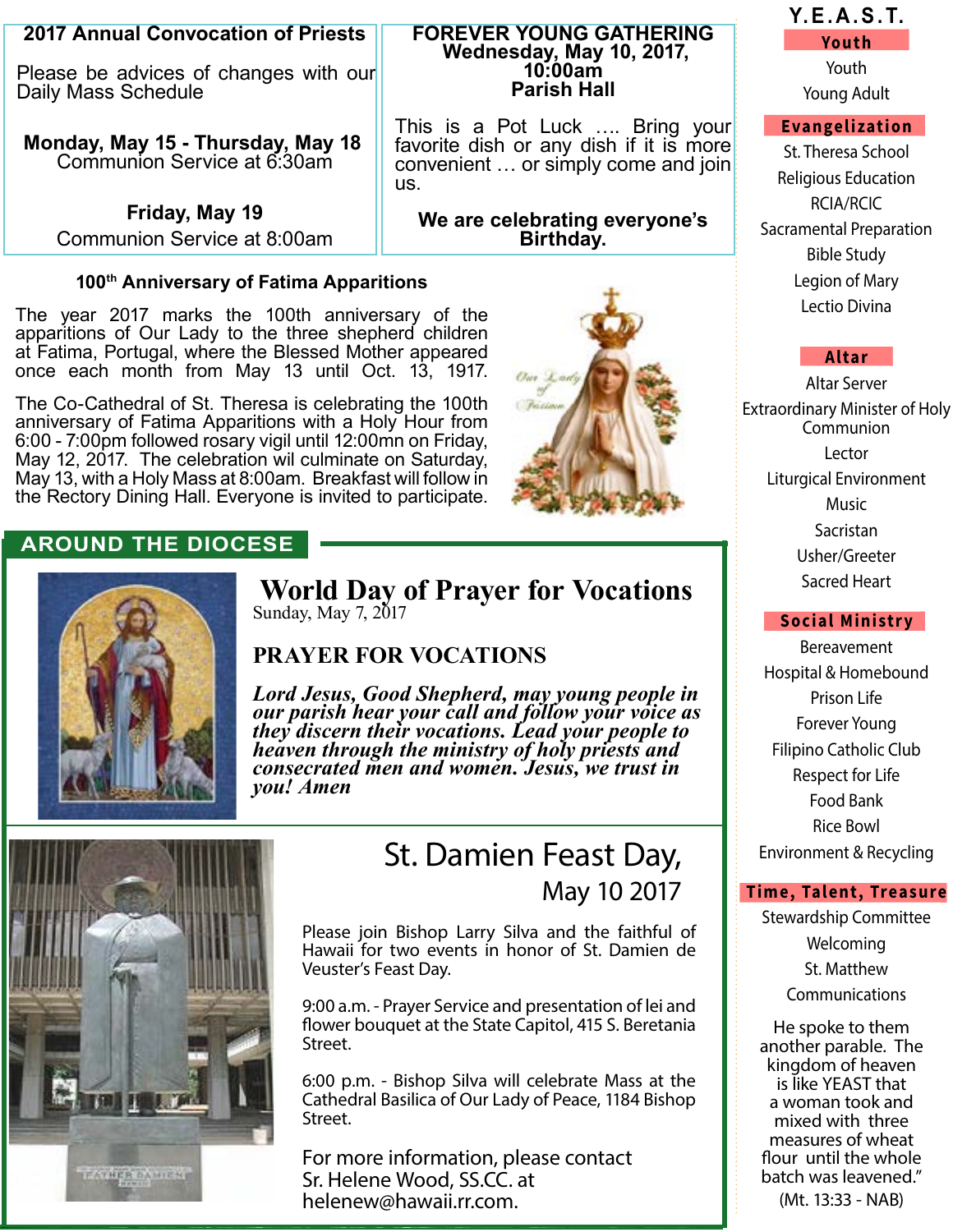| Family Name: _______                                                                                                                               |                                                                                                                                                                                                                                                                                                                                                                       |                                                                | Envelope No.:                                                                                                                                                                                                                                                                                                                                                                                                                                                                                                                               |                                                              |
|----------------------------------------------------------------------------------------------------------------------------------------------------|-----------------------------------------------------------------------------------------------------------------------------------------------------------------------------------------------------------------------------------------------------------------------------------------------------------------------------------------------------------------------|----------------------------------------------------------------|---------------------------------------------------------------------------------------------------------------------------------------------------------------------------------------------------------------------------------------------------------------------------------------------------------------------------------------------------------------------------------------------------------------------------------------------------------------------------------------------------------------------------------------------|--------------------------------------------------------------|
| Address:                                                                                                                                           |                                                                                                                                                                                                                                                                                                                                                                       |                                                                |                                                                                                                                                                                                                                                                                                                                                                                                                                                                                                                                             |                                                              |
| Tel No.:                                                                                                                                           | E-mail Address: The Contract of the Contract of the Contract of the Contract of the Contract of the Contract of the Contract of the Contract of the Contract of the Contract of the Contract of the Contract of the Contract o                                                                                                                                        |                                                                |                                                                                                                                                                                                                                                                                                                                                                                                                                                                                                                                             |                                                              |
|                                                                                                                                                    | Thank you and God bless your family!                                                                                                                                                                                                                                                                                                                                  |                                                                |                                                                                                                                                                                                                                                                                                                                                                                                                                                                                                                                             |                                                              |
| Do you receive our parish email?                                                                                                                   | If you have not received an Email from the Co-Cathedral of St. Theresa today, we invite you to submit or update your email address with us as soon as possible. You and your family memebers may do so by filling out a stub a                                                                                                                                        |                                                                |                                                                                                                                                                                                                                                                                                                                                                                                                                                                                                                                             |                                                              |
|                                                                                                                                                    | www.cocathedral.org                                                                                                                                                                                                                                                                                                                                                   |                                                                |                                                                                                                                                                                                                                                                                                                                                                                                                                                                                                                                             |                                                              |
|                                                                                                                                                    | Our parish website has counted over 60,000 sessions and 123,000 page views since in 2013.<br>Book mark our parish website on your web browser and stay connected with our weekly Sunday reflections.<br>Our parish Facebook is loaded with pictures, event invitations, and spiritual posts; www.facebook.com/hicocathedral<br>Find us: @hicocathedral #hicocathedral | Like us on Facebook too!<br>Or Twitter & Instagram             |                                                                                                                                                                                                                                                                                                                                                                                                                                                                                                                                             |                                                              |
| <b>Faithful</b><br>certitude<br>05/05/17<br><b>Read Pope Francis</b><br><b>Reflections</b>                                                         | May 6, 2017<br>05/05/17<br><b>Read Daily Reading and</b><br>Prayer                                                                                                                                                                                                                                                                                                    | Wired, yet<br>disconnected<br>04/30/17<br>Read Faith In Action | 7 secrets of<br>"successful"<br>children<br>04/30/17<br><b>Read Family Living</b>                                                                                                                                                                                                                                                                                                                                                                                                                                                           | <b>Online Giving</b><br>Secure and Convenient<br>Donate now! |
|                                                                                                                                                    | A convenient click away<br>to pray with our faith<br>community in the morning,<br>daytime, evening, and<br>night.<br>Search "Cocathedral"<br>on your Android or Apple<br>store.<br>It is A FREE download on Apple<br>and Andriod mobile devices!<br>Search "CoCathedral".<br>It's like having a resource of<br>faith in the palm of our hands."                       | <b>Lost &amp; Found</b><br>bulletin?<br>guidelines.            | Before leaving after mass, please check that you did not<br>leave anything behind. Please turn in items you find in the<br>pews to one of the ushers.<br>Call the parish office if you misplaced an item. Unclaimed<br>items will be disposed of after one month.<br>Would you like your parish announcement in our<br>Send your parish ministry announcements to:<br>$comm@cocathedral.org$ 10 days before the weekend<br>of distribution. All announcements and write-ups must<br>be submitted. Click here to read the about the bulletin |                                                              |
| <b>WWW.COCathedral.org</b> (Co-Cathedral Church)<br>www.sts-hi.org (Saint Theresa School)<br>The Co-Cathedral of St. Theresa<br><b>MOBILE APP!</b> |                                                                                                                                                                                                                                                                                                                                                                       |                                                                | www.cocathedral.org our new parish website<br>now features:<br><b>. ONLINE GIVING</b><br><b>. MOBILE APP!</b>                                                                                                                                                                                                                                                                                                                                                                                                                               | <b>• PARISH REGISTRATION</b><br><b>. ST. THERESA SCHOOL</b>  |

Scan this QR code with your smart phone QR scanner to be directed to the Android or Apple App Store OR visit our website and click on the mobile download link.

can this QR code with your QR scanner to be directed to our parish website.